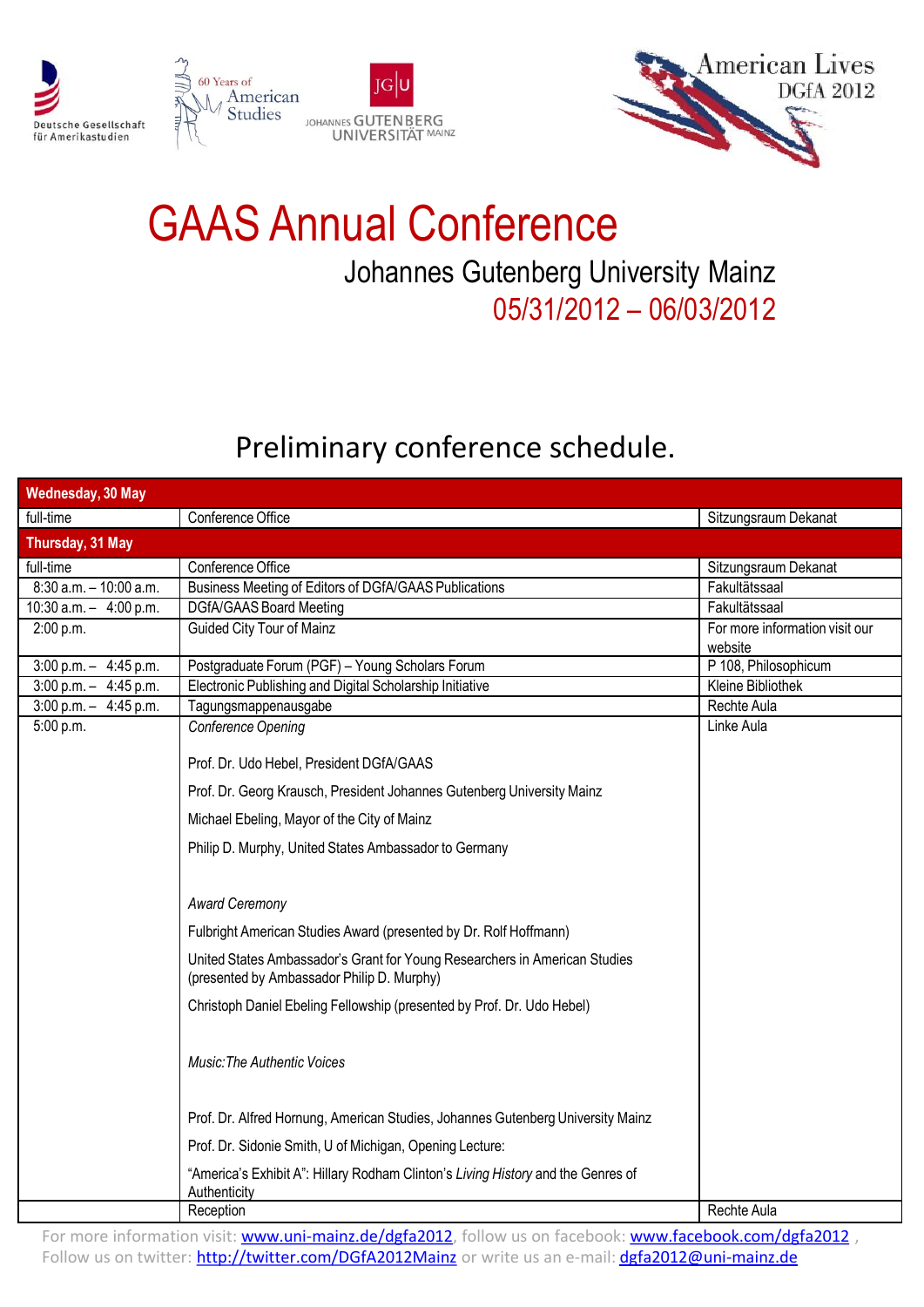





## GAAS Annual Conference Johannes Gutenberg University Mainz 05/31/2012 – 06/03/2012

#### Preliminary schedule

| Friday, 1 June             |                                                                                                                                                                                              |                                |
|----------------------------|----------------------------------------------------------------------------------------------------------------------------------------------------------------------------------------------|--------------------------------|
| full-time                  | Conference Office                                                                                                                                                                            | Sitzungsraum Dekanat           |
| $9:00$ a.m. $-10:30$ a.m.  | Plenary Lecture<br>Thomas Bender: "Intellectual Biography and the Matrix of Creativity"                                                                                                      | Linke Aula                     |
| $10:30$ a.m. $-11:00$ a.m. | Coffee break                                                                                                                                                                                 | Rechte Aula                    |
| 11:00 a.m. - 12:30 p.m.    | Plenary Lecture<br>Birgit Däwes: "What happens when the vanishing race doesn't vanish?' Scenes of Native<br>North American Historio/Biography"                                               | Linke Aula                     |
| $12:30 p.m. - 2:00 p.m.$   | Lunch Break                                                                                                                                                                                  | Rechte Aula                    |
| $12:30 p.m. - 2:00 p.m.$   | AK Teaching American Studies                                                                                                                                                                 | <b>Restaurant Baron</b>        |
| $12:30 p.m. - 2:00 p.m.$   | Postgraduate Forum (PGF)                                                                                                                                                                     | <b>Restaurant Baron</b>        |
| $2:00$ p.m. $-5:30$ p.m.   | <b>Workshop Series 1</b><br><b>Workshop A</b><br>Faking It: The End of History and the Rise of Memory, Identity, and Personality<br>Georgiana Banita (Bamberg) / Andrew S. Gross (FU Berlin) | Seminarräume,<br>Philosophicum |
|                            | <b>Workshop B</b><br><b>Mesmerizing America - From Missionaries to 'Media Preachers'</b><br>John Andreas Fuchs (LMU München) / Christine Gottstein-Strobl (Eichstätt-Ingolstadt)             |                                |
|                            | <b>Workshop C</b><br>The Female Gaze: Women Diarists and Chroniclers of the American Civil War<br>Hans-Jürgen Grabbe / Julia Nitz (Halle-Wittenberg)                                         |                                |
|                            | <b>Workshop D</b><br>Healing Self-Portraits? Representing Illness in Poetry, Prose, and Film<br>Susanne Rohr (Hamburg) / Miriam Strube (Paderborn)                                           |                                |
|                            | <b>Workshop E</b><br>The Emplacement of American Lives<br>Susanne Leikam (Regensburg) / Sascha Pöhlmann (München)                                                                            |                                |
|                            | <b>Workshop F</b><br>Theories of American Autobiography/Theorizing American Autobiography<br>Philipp Löffler (Heidelberg) / Stefanie Schäfer (Jena)                                          |                                |
|                            | <b>Workshop G</b><br>Life Writing, Human Rights, and the Humanities<br>Sabine N. Meyer / Peter Schneck (Osnabrück)                                                                           |                                |
|                            | Coffee available                                                                                                                                                                             |                                |
| $5:30$ p.m. $-6:30$ p.m.   | Women's Caucus                                                                                                                                                                               | Fakultätssaal                  |
| $7:00$ p.m. $-9:00$ p.m.   | Reading Siri Hustvedt;<br>The Summer Without Men<br>Please note: The reading is not open to the public. Only conference participants who have<br>pre-registered online are eligible.         | <b>IHK Mainz</b>               |
|                            |                                                                                                                                                                                              |                                |

For more information visit: [www.uni-mainz.de/dgfa2012,](http://www.uni-mainz.de/dgfa2012) follow us on facebook: [www.facebook.com/dgfa2012](http://www.facebook.com/dgfa2012), Follow us on twitter: <http://twitter.com/DGfA2012Mainz> or write us an e-mail: [dgfa2012@uni-mainz.de](mailto:dgfa2012@uni-mainz.de)